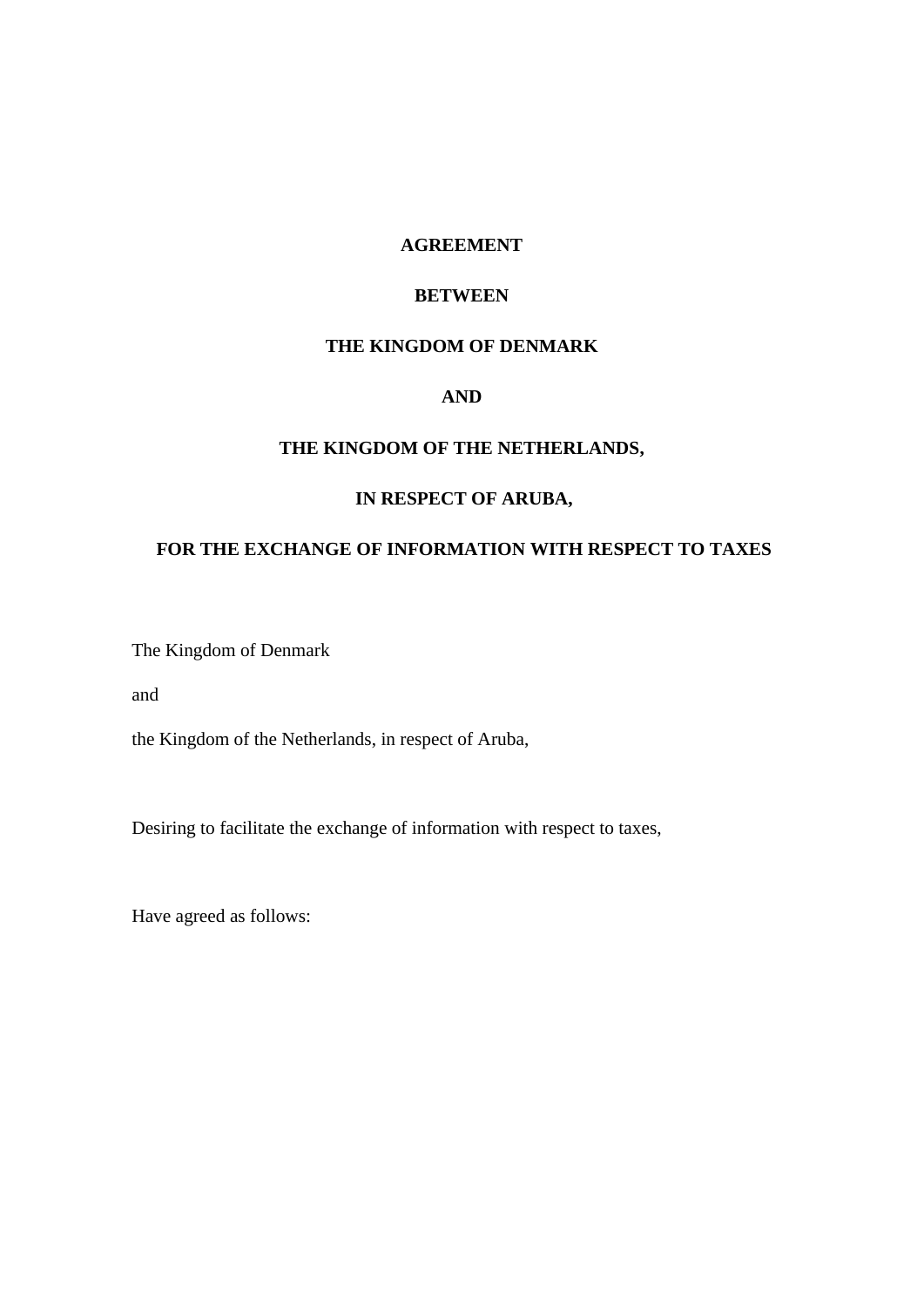## **Article 1**

## **Object and Scope of this Agreement**

1. The competent authorities of the Contracting Parties shall provide assistance through exchange of information that is foreseeably relevant to the administration and enforcement of the domestic laws of the Contracting Parties concerning taxes covered by this Agreement. Such information shall include information that is foreseeably relevant to the determination, assessment and collection of such taxes, the recovery and enforcement of tax claims, or the investigation or prosecution of tax matters. Information shall be exchanged in accordance with the provisions of this Agreement and shall be treated as confidential in the manner provided in Article 9. The rights and safeguards secured to persons by the laws or administrative practice of the Requested Party remain applicable to the extent that they do not unduly prevent or delay effective exchange of information.

2. As regards the Kingdom of the Netherlands, this Agreement shall apply only to Aruba.

## **Article 2**

#### **Jurisdiction**

A Requested Party is not obligated to provide information which is neither held by its authorities nor in the possession or control of persons who are within its territorial jurisdiction.

#### **Article 3**

## **Taxes Covered**

1. The taxes which are the subject of this Agreement are:

(a) in Aruba:

(i) the income tax (inkomstenbelasting);

- (ii) the wage tax (loonbelasting);
- (iii) the profit tax (winstbelasting);
- (iv) the dividend withholding tax (dividendbelasting);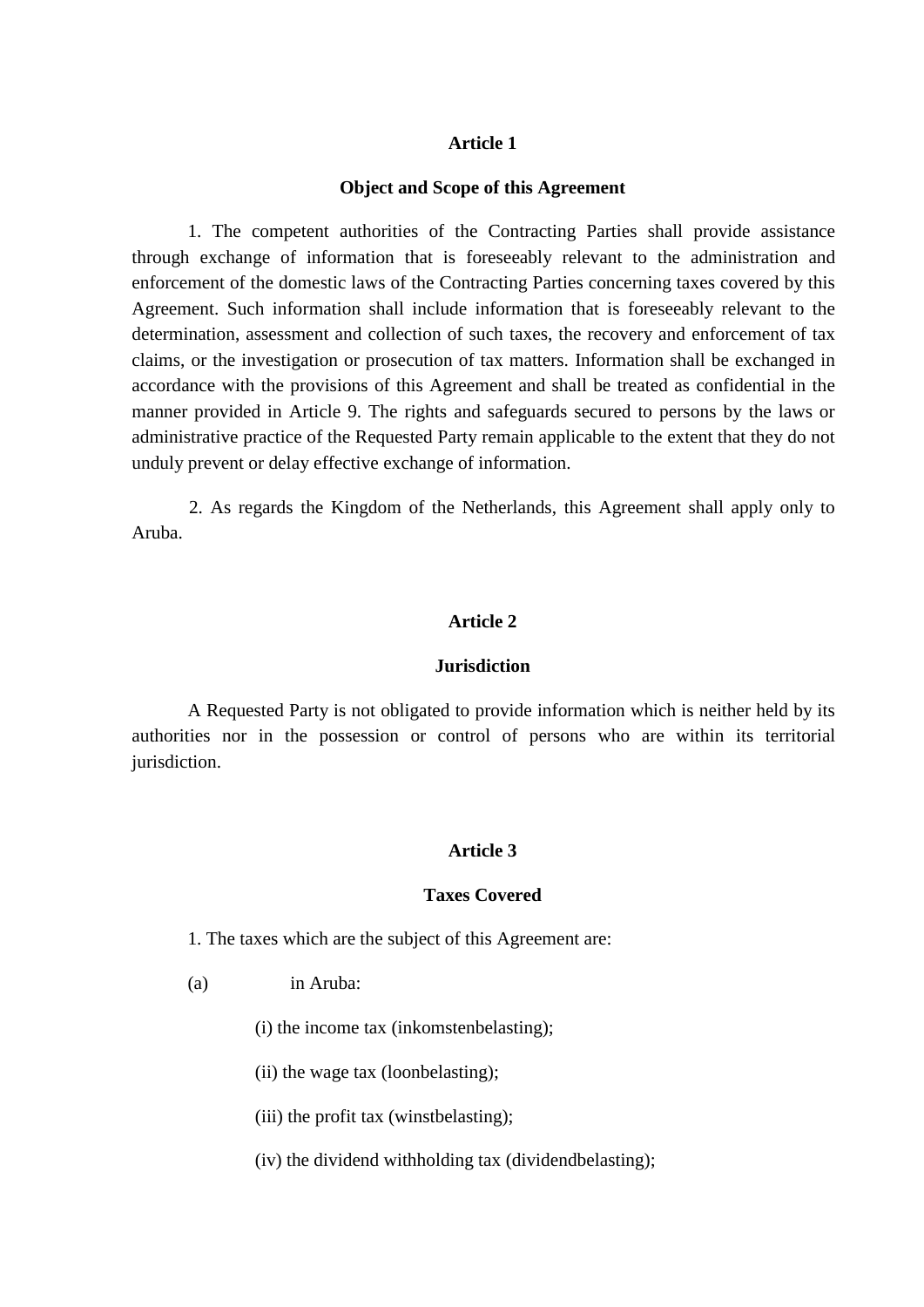(i) the income tax to the State (indkomstskatten til staten);

(ii) the income tax to the municipalities (den kommunale indkomstskat).

2. This Agreement shall also apply to any identical taxes imposed after the date of signature of this Agreement in addition to or in place of the existing taxes. This Agreement shall also apply to any substantially similar taxes imposed after the date of signature of this Agreement in addition to, or in place of, the existing taxes if the competent authorities of the Contracting Parties so agree. Furthermore, the taxes covered may be expanded or modified by mutual agreement of the Contracting Parties in the form of an exchange of letters. The competent authorities of the Contracting Parties shall notify each other of any substantial changes to the taxation and related information gathering measures covered by this Agreement.

# **Article 4**

## **Definitions**

1. For the purposes of this Agreement, unless otherwise defined:

(a) the term "Contracting Party" means the Kingdom of the Netherlands, in respect of Aruba, or the Kingdom of Denmark as the context requires;

(b) the term "Aruba" means that part of the Kingdom of the Netherlands that is situated in the Caribbean area and consisting of the Island of Aruba;

(c) the term "Denmark" means the Kingdom of Denmark including any area outside the territorial sea of Denmark which in accordance with international law has been or may hereafter be designated under Danish laws as an area within which Denmark may exercise sovereign rights with respect to the exploration and exploitation of the natural resources of the sea-bed or its subsoil and the superjacent waters and with respect to other activities for the exploration and economic exploitation of the area; the term does not comprise the Faroe Islands and Greenland;

(d) the term "competent authority" means

(i) in the case of Aruba, the Minister for Finance and Economic Affairs or an authorized representative of the Minister;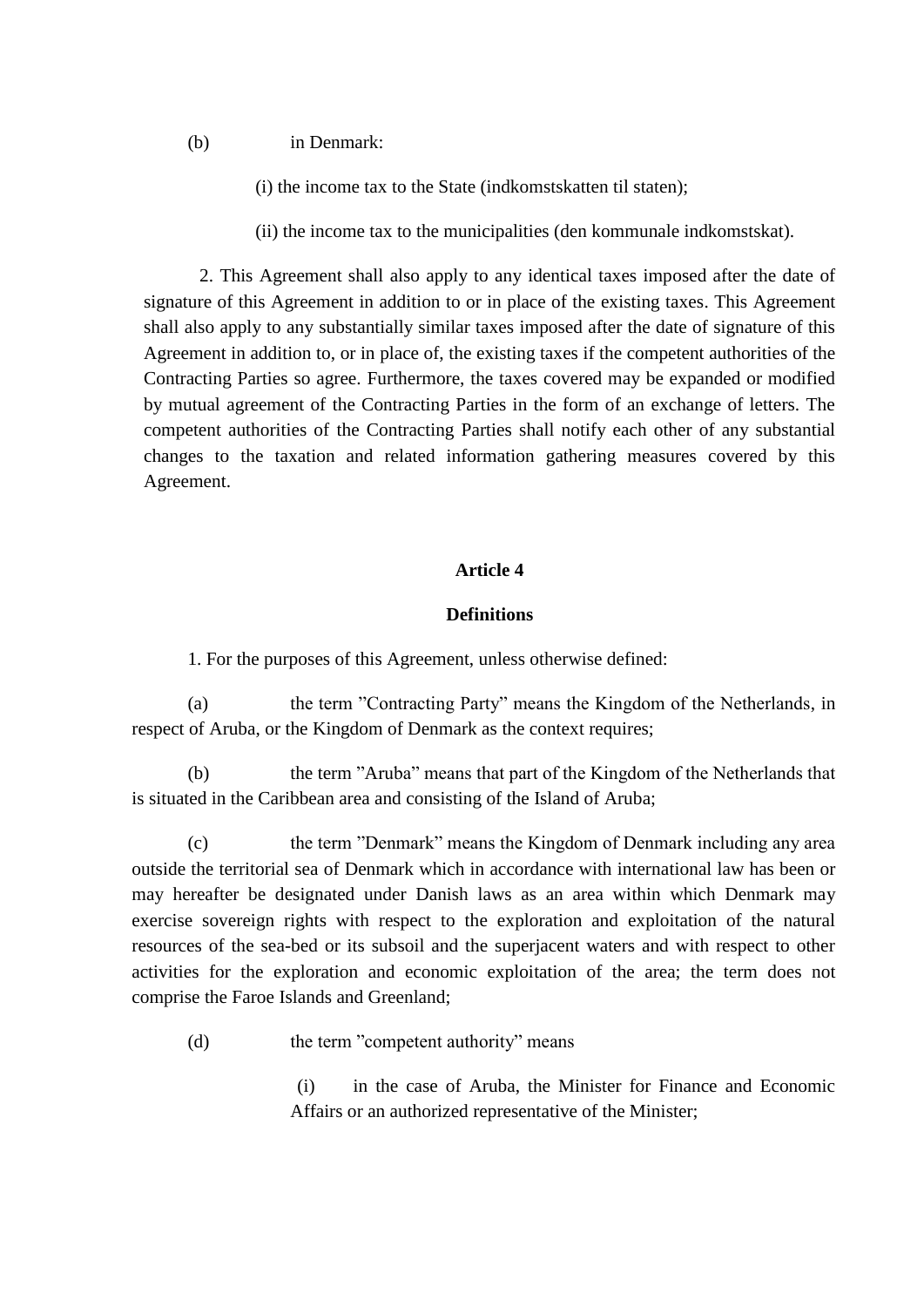(ii) in the case of Denmark, the Minister for Taxation or his authorized representative;

(e) the term "person" includes an individual, a company and any other body of persons;

(f) the term "company" means any body corporate or any entity that is treated as a body corporate for tax purposes;

(g) the term "publicly traded company" means any company whose principal class of shares is listed on a recognised stock exchange provided its listed shares can be readily purchased or sold by the public. Shares can be purchased or sold "by the public" if the purchase or sale of shares is not implicitly or explicitly restricted to a limited group of investors;

(h) the term "principal class of shares" means the class or classes of shares representing a majority of the voting power and value of the company;

(i) the term "recognised stock exchange" means any stock exchange agreed upon by the competent authorities of the Contracting Parties;

(j) the term "collective investment fund or scheme" means any pooled investment vehicle, irrespective of legal form. The term "public collective investment fund or scheme" means any collective investment fund or scheme provided the units, shares or other interests in the fund or scheme can be readily purchased, sold or redeemed by the public. Units, shares or other interests in the fund or scheme can be readily purchased, sold or redeemed "by the public" if the purchase, sale or redemption is not implicitly or explicitly restricted to a limited group of investors;

(k) the term "tax" means any tax to which this Agreement applies;

(l) the term "Applicant Party" means the Contracting Party requesting information;

(m) the term "Requested Party" means the Contracting Party requested to provide information;

(n) the term "information gathering measures" means laws and administrative or judicial procedures that enable a Contracting Party to obtain and provide the requested information;

(o) the term "information" means any fact, statement or record in any form whatever.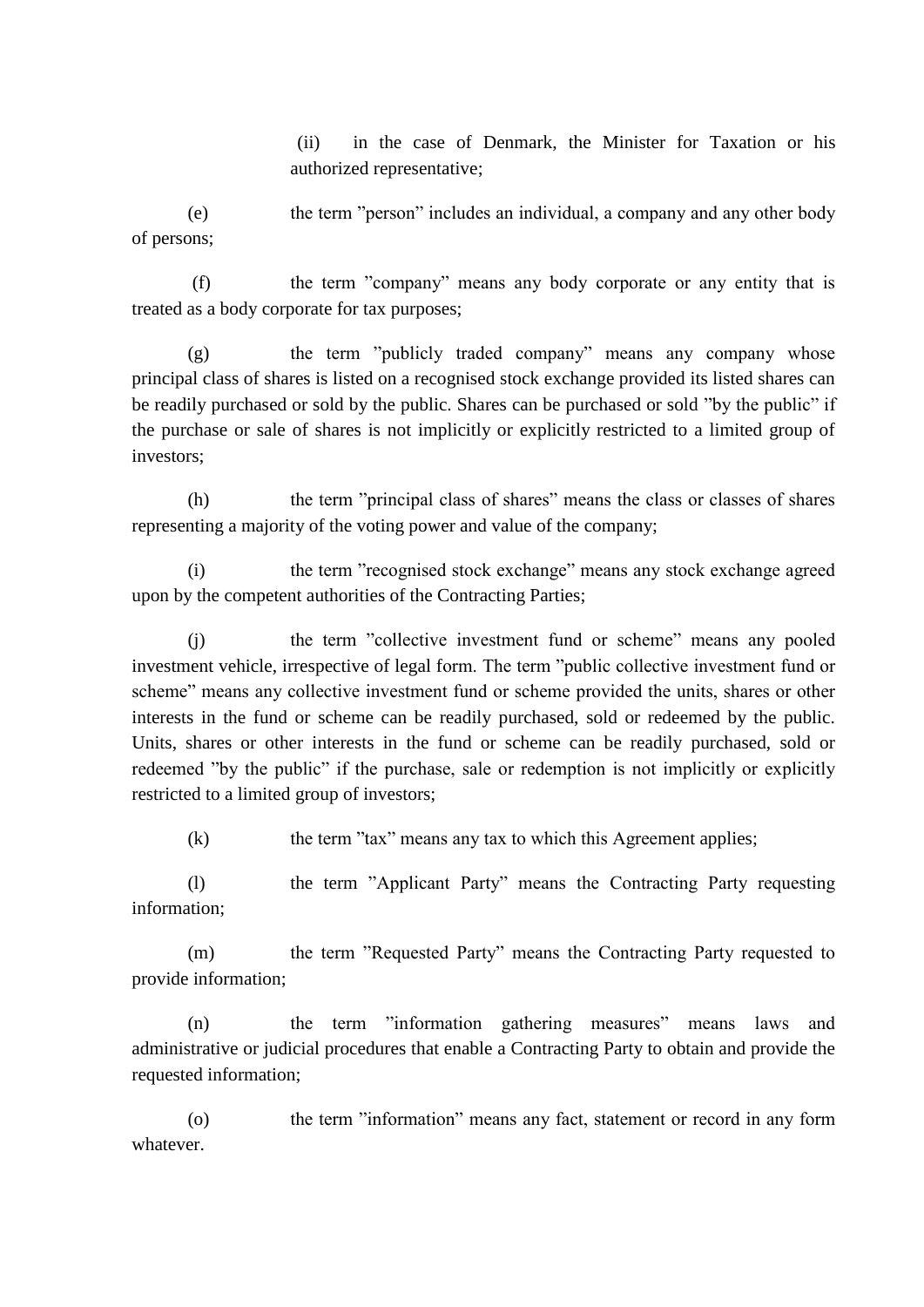2. As regards the application of this Agreement at any time by a Contracting Party, any term not defined therein shall, unless the context otherwise requires, have the meaning that it has at that time under the law of that Party, any meaning under the applicable tax laws of that Party prevailing over a meaning given to the term under other laws of that Party.

# **Article 5**

# **Exchange of Information upon Request**

1. The competent authority of the Requested Party shall provide upon request information for the purposes referred to in Article 1. Such information shall be exchanged without regard to whether the conduct being investigated would constitute a crime under the laws of the Requested Party if such conduct occurred in the Requested Party.

2. If the information in the possession of the competent authority of the Requested Party is not sufficient to enable it to comply with the request for information, that Party shall use all relevant information gathering measures to provide the Applicant Party with the information requested, notwithstanding that the Requested Party may not need such information for its own tax purposes.

3. If specifically requested by the competent authority of an Applicant Party, the competent authority of the Requested Party shall provide information under this Article, to the extent allowable under its domestic laws, in the form of depositions of witnesses and authenticated copies of original records.

4. Each Contracting Party shall ensure that its competent authority for the purposes specified in Article 1 of this Agreement, has the authority to obtain and provide upon request:

(a) information held by banks, other financial institutions, and any person acting in an agency or fiduciary capacity including nominees and trustees;

(b) information regarding the ownership of companies, partnerships, trusts, foundations, "Anstalten" and other persons, including, within the constraints of Article 2, ownership information on all such persons in an ownership chain; in the case of trusts, information on settlors, trustees, beneficiaries and protectors; and in the case of foundations, information on founders, members of the foundation council and beneficiaries. Further, this Agreement does not create an obligation on the Contracting Parties to obtain or provide ownership information with respect to publicly traded companies or public collective investment funds or schemes unless such information can be obtained without giving rise to disproportionate difficulties.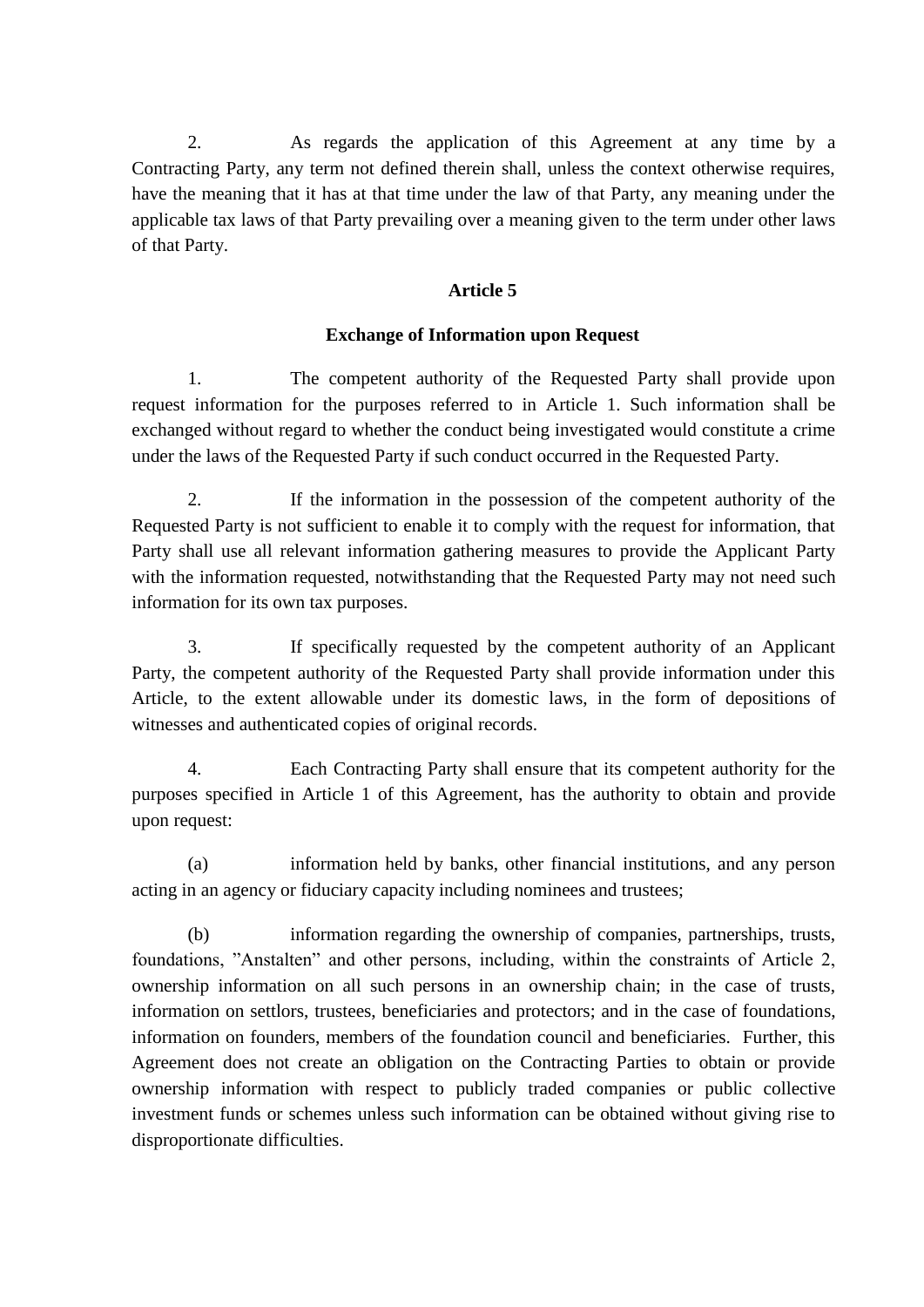5. The competent authority of the Applicant Party shall provide the following information to the competent authority of the Requested Party when making a request for information under this Agreement to demonstrate the foreseeable relevance of the information to the request:

(a) the identity of the person under examination or investigation;

(b) a statement of the information sought including its nature and the form in which the Applicant Party wishes to receive the information from the Requested Party;

(c) the tax purpose for which the information is sought;

(d) the grounds for believing that the information requested is held in the Requested Party or is in the possession or control of a person within the jurisdiction of the Requested Party;

(e) to the extent known, the name and address of any person believed to be in possession of the requested information;

(f) a statement that the request is in conformity with the law and administrative practices of the Applicant Party, that if the requested information was within the jurisdiction of the Applicant Party then the competent authority of the Applicant Party would be able to obtain the information under the laws of the Applicant Party or in the normal course of administrative practice and that the information request is in conformity with this Agreement;

(g) a statement that the Applicant Party has pursued all means available in its own territory to obtain the information, except those that would give rise to disproportionate difficulties.

6. The competent authority of the Requested Party shall forward the requested information as promptly as possible to the Applicant Party. To ensure a prompt response, the competent authority of the Requested Party shall:

(a) confirm receipt of a request in writing to the competent authority of the Applicant Party and shall notify the competent authority of the Applicant Party of deficiencies in the request, if any, within 60 days of the receipt of the request; and

(b) if the competent authority of the Requested Party has been unable to obtain and provide the information within 90 days of receipt of the request, including if it encounters obstacles in furnishing the information or it refuses to furnish the information, it shall immediately inform the Applicant Party, explaining the reason for its inability, the nature of the obstacles or the reasons for its refusal.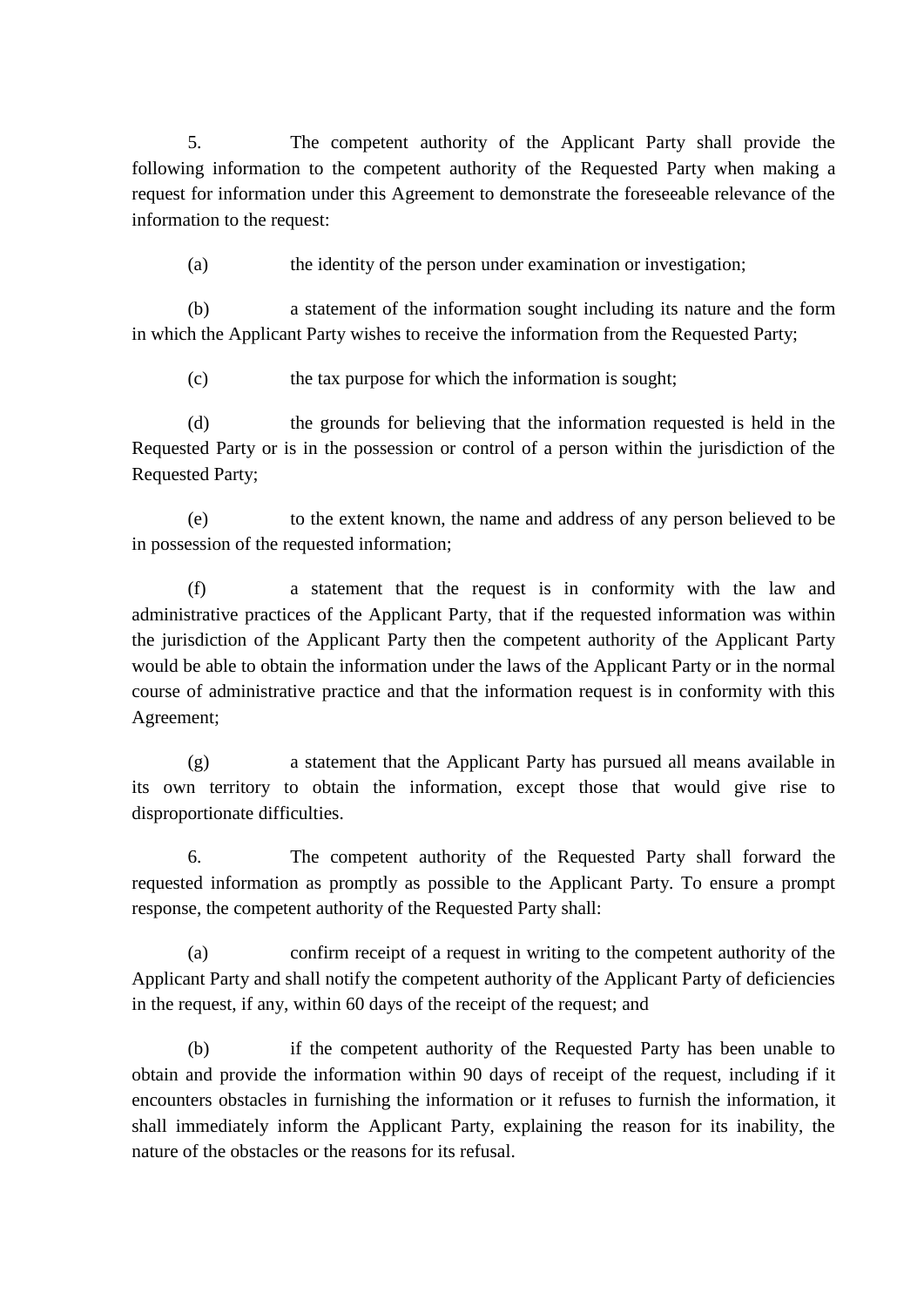## **Article 6**

#### **Spontaneous Exchange of Information**

The Contracting Parties may forward to each other, without prior request, information of which they have knowledge.

#### **Article 7**

## **Tax Examinations Abroad**

1. A Contracting Party may allow representatives of the competent authority of the other Contracting Party to enter the territory of the first-mentioned Party to interview individuals and examine records with the written consent of the persons concerned. The competent authority of the second-mentioned Party shall notify the competent authority of the first-mentioned Party of the time and place of the meeting with the individuals concerned.

2. At the request of the competent authority of one of the Contracting Parties, the competent authority of the other Contracting Party may allow representatives of the competent authority of the first-mentioned Party to be present at the appropriate part of a tax examination in the second-mentioned Party.

3. If the request referred to in paragraph 2 is acceded to, the competent authority of the Contracting Party conducting the examination shall, as soon as possible, notify the competent authority of the other Party about the time and place of the examination, the authority or official designated to carry out the examination and the procedures and conditions required by the first-mentioned Party for the conduct of the examination. All decisions with respect to the conduct of the tax examination shall be made by the Party conducting the examination.

## **Article 8**

### **Possibility of Declining a Request**

1. The Requested Party shall not be required to obtain or provide information that the Applicant Party would not be able to obtain under its own laws for purposes of the administration or enforcement of its own tax laws. The competent authority of the Requested Party may decline to assist where the request is not made in conformity with this Agreement.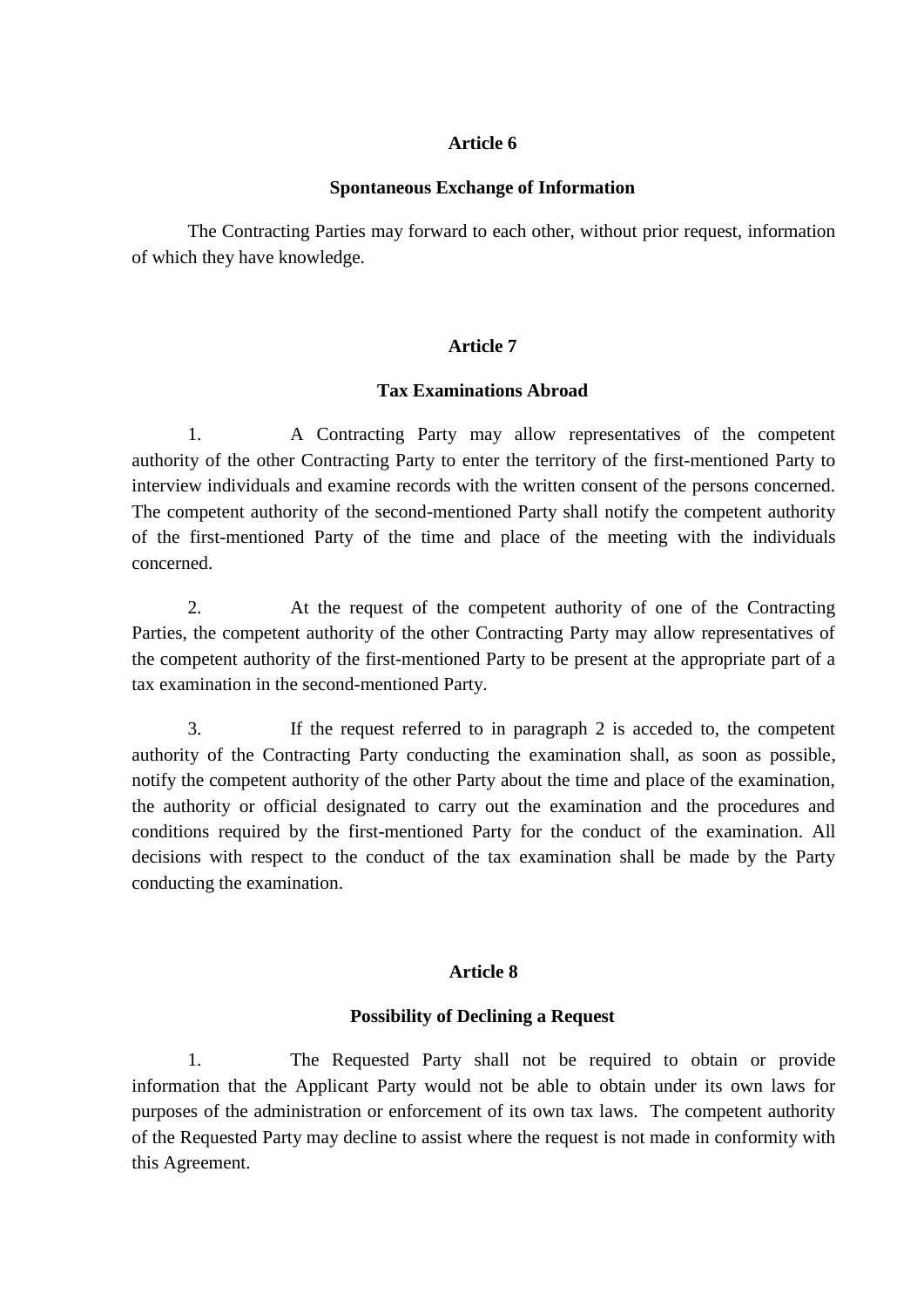2. The provisions of this Agreement shall not impose on a Contracting Party the obligation to supply information which would disclose any trade, business, industrial, commercial or professional secret or trade process. Notwithstanding the foregoing, information of the type referred to in paragraph 4 of Article 5 shall not be treated as such a secret or trade process merely because it meets the criteria in that paragraph.

3. The provisions of this Agreement shall not impose on a Contracting Party the obligation to obtain or provide information, which would reveal confidential communications between a client and an attorney, solicitor or other admitted legal representative where such communications are:

(a) produced for the purposes of seeking or providing legal advice; or

(b) produced for the purposes of use in existing or contemplated legal proceedings.

4. The Requested Party may decline a request for information if the disclosure of the information would be contrary to public policy (ordre public).

5. A request for information shall not be refused on the ground that the tax claim giving rise to the request is disputed by the taxpayer.

6. The Requested Party may decline a request for information if the information is requested by the Applicant Party to administer or enforce a provision of the tax law of the Applicant Party, or any requirement connected therewith, which discriminates against a national of the Requested Party as compared with a national of the Applicant Party in the same circumstances.

## **Article 9**

## **Confidentiality**

Any information received by a Contracting Party under this Agreement shall be treated as confidential and may be disclosed only to persons or authorities (including courts and administrative bodies) in the jurisdiction of the Contracting Party concerned with the assessment or collection of, the enforcement or prosecution in respect of, or the determination of appeals in relation to, the taxes covered by this Agreement. Such persons or authorities shall use such information only for such purposes. They may disclose the information in public court proceedings or in judicial decisions. The information may not be disclosed to any other person or entity or authority or any other jurisdiction without the express written consent of the competent authority of the Requested Party.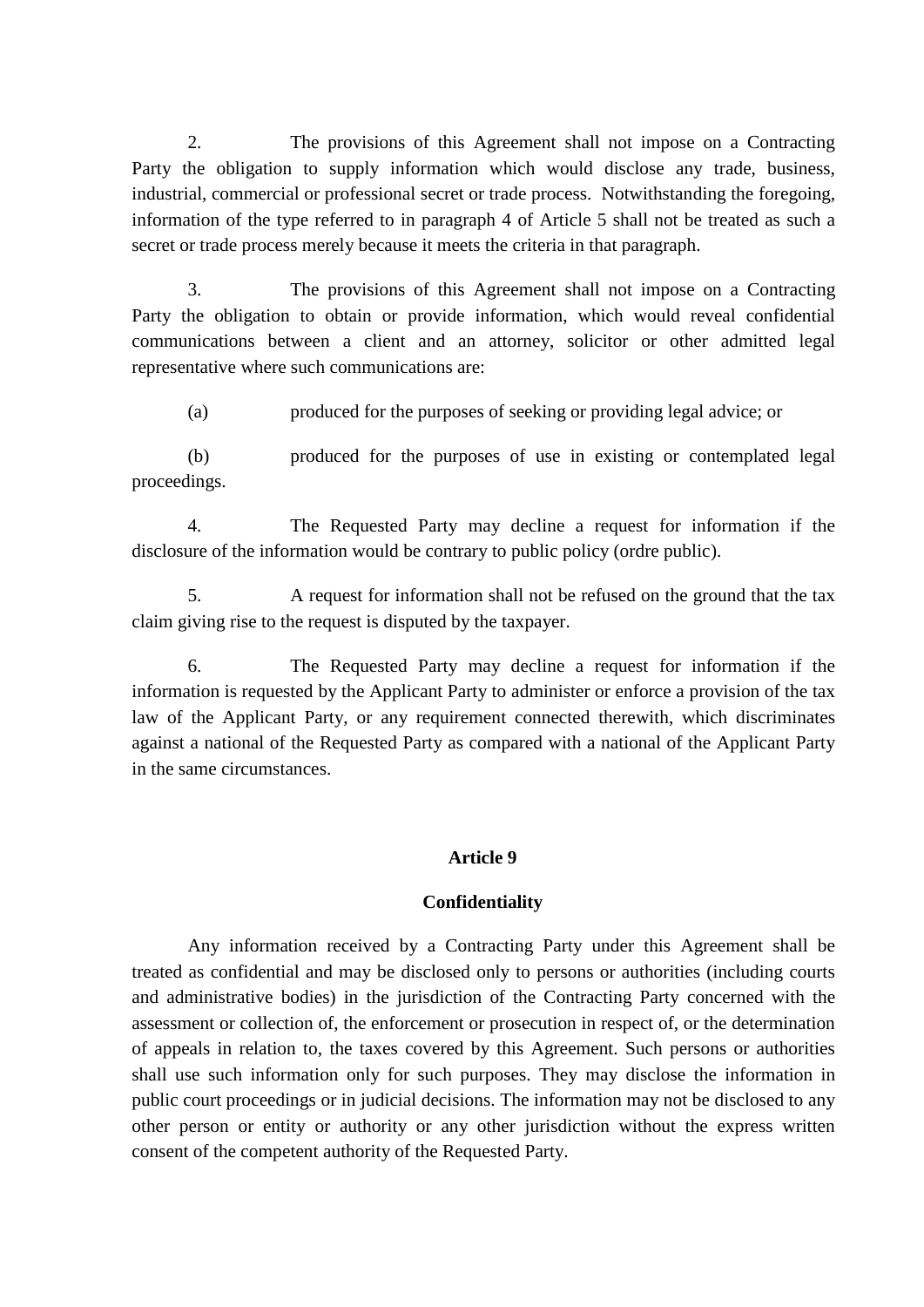## **Article 10**

## **Costs**

Unless the competent authorities of the Contracting Parties otherwise agree, ordinary costs incurred in providing assistance shall be borne by the Requested Party, and extraordinary costs incurred in providing assistance (including reasonable costs of engaging external advisors in connection with litigation or otherwise) shall be borne by the Applicant Party. At the request of either Contracting Party, the competent authorities shall consult as necessary with regard to this Article, and in particular the competent authority of the Requested Party shall consult with the competent authority of the Applicant Party in advance if the costs of providing information with respect to a specific request are expected to be significant.

## **Article 11**

## **Implementation Legislation**

The Contracting Parties shall enact any legislation necessary to comply with, and give effect to, the terms of this Agreement.

## **Article 12**

## **Mutual Agreement Procedure**

1. The competent authorities of the Contracting Parties shall jointly endeavour to resolve any difficulties or doubts arising as to the interpretation or application of this Agreement.

2. In addition to the endeavours referred to in paragraph 1, the competent authorities of the Contracting Parties may mutually determine the procedures to be used under Articles 5, 6 and 7.

3. The competent authorities of the Contracting Parties may communicate with each other directly for the purposes of this Article.

## **Article 13**

## **Entry into Force**

1. Each of the Contracting Parties shall notify the other in writing of the completion of the internal procedures required by its law for the entry into force of this Agreement.